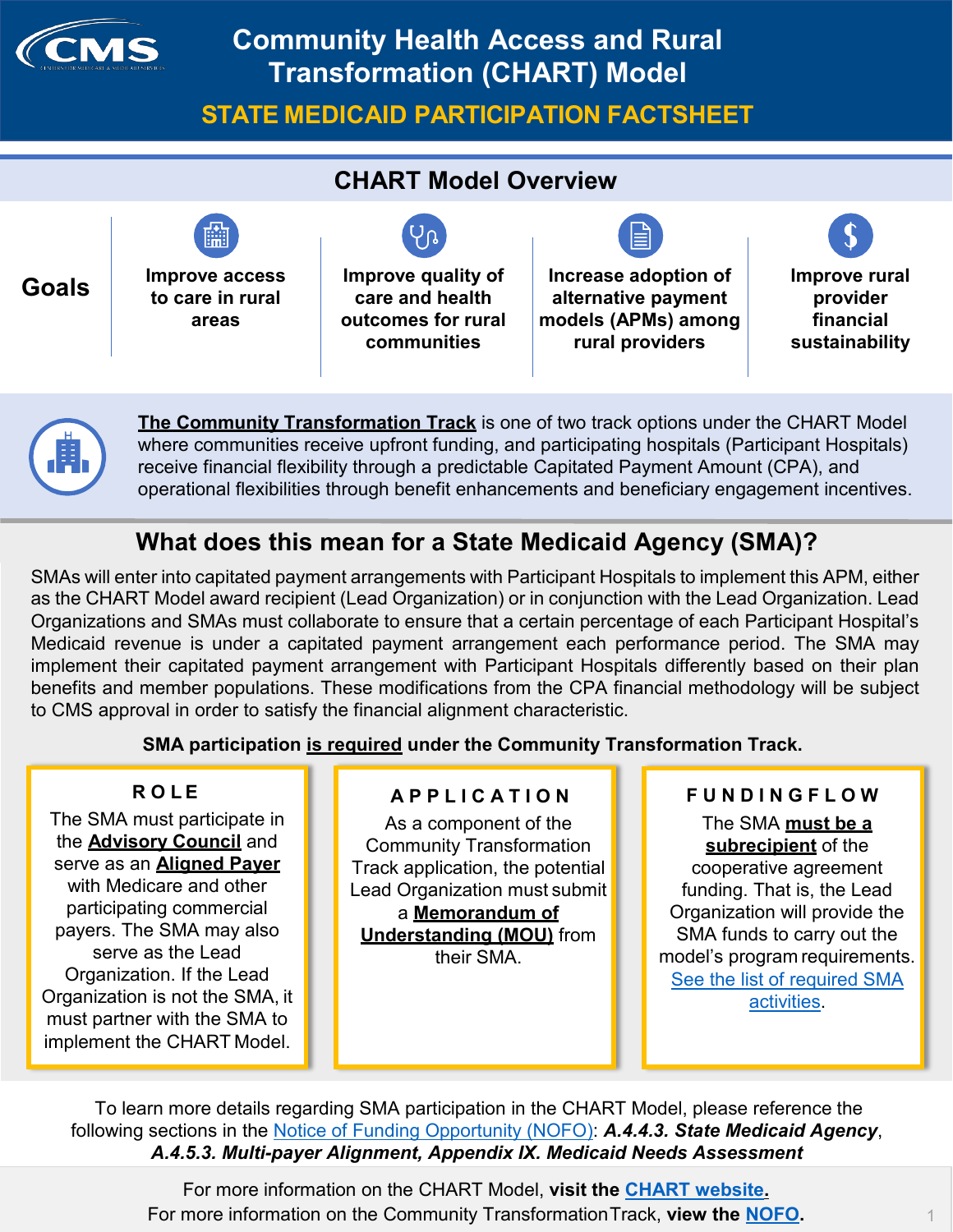

**STATE MEDICAID PARTICIPATION FACTSHEET**

## **Types of State Medicaid Agency Roles**

SMAs will participate in the Community Transformation Track via the below required and optional roles.



### **Required**

- **Aligned Payer** The SMA implements their capitated payment arrangement with Participant Hospitals and possesses the three aligning characteristics outlined in *Table 4. Payer Alignment Characteristics* of the [NOFO.](https://www.grants.gov/web/grants/search-grants.html?keywords=93.624)
- **Advisory Council Member** The SMA plays an advisory role to the Lead Organization as it carries out its funded activities, such as providing critical feedback in the development and implementation of Transformation Plans and assistance with collaboration efforts with Participant Hospitals and other key Community stakeholders.



**Lead Organization** – As a CHART Model award recipient under the Community Transformation Track, the SMA would be responsible for forming the Advisory Council, recruiting Participant Hospitals, developing and implementing the Transformation Plan, and overseeing the implementation of the Community Transformation Track APM. There can only be one Lead Organization per Community*. See section A.4.3 Lead Organization and the Community* of the [NOFO.](https://www.grants.gov/web/grants/search-grants.html?keywords=93.624) 2

## **Model Application: State Medicaid Agency Involvement**

#### **Memorandum of Understanding (MOU) Requirements**

A CHART Model applicant must submit an MOU from their SMA that includes the following information:

- a Attestation that the SMA understands and is willing to perform the activities required of it, as described in sections *A.4.4.3. State Medicaid Agency* and *A.4.5.3. Multi-payer Alignment* of the [NOFO.](https://www.grants.gov/web/grants/search-grants.html?keywords=93.624)
- b. Attestation that the SMA will, no later than 45 days after the start of the Pre-Implementation Period, meet with representatives of the Center for Medicaid and CHIP Services (CMCS) to begin designing and implementing any changes to its Medicaid program (such as SPAs, 1115 demonstrations, etc) required to execute CHART financial alignment.
- c A populated Medicaid Needs Assessment Questionnaire, provided in *Appendix IX. Medicaid Needs Assessment* of the [NOFO](https://www.grants.gov/web/grants/search-grants.html?keywords=93.624)*.*

For more information on the CHART Model, **visit the [CHART website.](https://innovation.cms.gov/initiatives/chart-model/)** For more information on the Community TransformationTrack, **view the [NOFO.](https://www.grants.gov/web/grants/search-grants.html?keywords=93.624)** 2